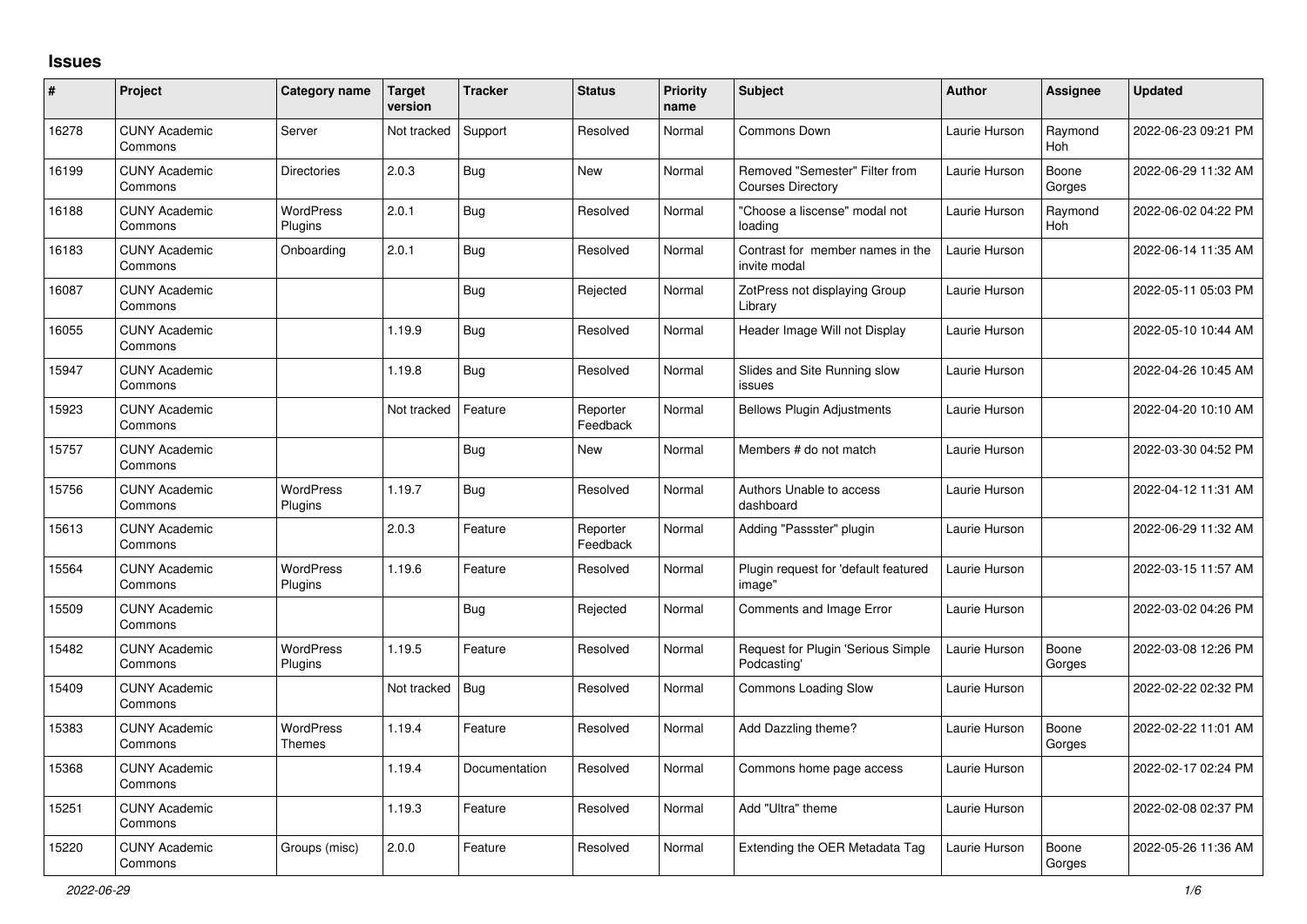| $\vert$ # | Project                         | Category name               | <b>Target</b><br>version | <b>Tracker</b> | <b>Status</b>        | <b>Priority</b><br>name | <b>Subject</b>                                                                             | Author        | <b>Assignee</b> | <b>Updated</b>      |
|-----------|---------------------------------|-----------------------------|--------------------------|----------------|----------------------|-------------------------|--------------------------------------------------------------------------------------------|---------------|-----------------|---------------------|
| 15219     | <b>CUNY Academic</b><br>Commons | Layout                      | 1.19.3                   | Bug            | Resolved             | Normal                  | Alignment with Rowling Theme                                                               | Laurie Hurson | Raymond<br>Hoh  | 2022-02-08 02:38 PM |
| 15176     | <b>CUNY Academic</b><br>Commons |                             | Not tracked              | Support        | Reporter<br>Feedback | Normal                  | Archiving Q Writing & Old<br>Wordpress Sites on the Commons                                | Laurie Hurson |                 | 2022-02-08 10:28 AM |
| 14940     | <b>CUNY Academic</b><br>Commons |                             |                          | Bug            | New                  | Normal                  | Discrepancy between Commons<br>profile "sites" and actual # of sites                       | Laurie Hurson |                 | 2021-11-08 11:09 AM |
| 14936     | <b>CUNY Academic</b><br>Commons |                             |                          | <b>Bug</b>     | New                  | Normal                  | Commons websites blocked by<br>SPS campus network                                          | Laurie Hurson |                 | 2021-11-03 03:57 PM |
| 14897     | <b>CUNY Academic</b><br>Commons | Courses                     | 1.19.0                   | Feature        | Resolved             | Normal                  | Adding "Instructor" field to indicate<br>which Admin is Instructor of a<br>"teaching" site | Laurie Hurson | Raymond<br>Hoh  | 2022-01-04 11:19 AM |
| 14878     | <b>CUNY Academic</b><br>Commons |                             |                          | Feature        | Rejected             | Normal                  | Bulk delete forum replies                                                                  | Laurie Hurson | Raymond<br>Hoh  | 2022-04-28 11:35 AM |
| 14791     | <b>CUNY Academic</b><br>Commons |                             | Not tracked              | <b>Bug</b>     | Resolved             | Normal                  | Default author on conference<br>template                                                   | Laurie Hurson |                 | 2021-09-21 11:07 AM |
| 14787     | <b>CUNY Academic</b><br>Commons | Plugin Packages             | Future<br>release        | Feature        | New                  | Normal                  | Creating a "Design" plugin package                                                         | Laurie Hurson | scott voth      | 2022-04-27 04:56 PM |
| 14786     | <b>CUNY Academic</b><br>Commons | Groups (misc)               | 1.19.0                   | Feature        | Resolved             | Normal                  | Adding "class project" purpose                                                             | Laurie Hurson | Boone<br>Gorges | 2022-01-04 11:20 AM |
| 14777     | <b>CUNY Academic</b><br>Commons | Courses                     | 1.19.0                   | Outreach       | Resolved             | Normal                  | Email to faculty who create course<br>groups and site                                      | Laurie Hurson |                 | 2022-01-04 11:24 AM |
| 14767     | <b>CUNY Academic</b><br>Commons | <b>WordPress</b><br>Plugins | Not tracked              | Support        | Resolved             | Normal                  | Kadence Block Plugin Icons not<br>working                                                  | Laurie Hurson |                 | 2022-04-27 04:31 PM |
| 14726     | <b>CUNY Academic</b><br>Commons |                             | Not tracked              | Bug            | Resolved             | Normal                  | Group not letting me connect to<br>already existing site                                   | Laurie Hurson | Jeremy Felt     | 2021-09-10 10:08 AM |
| 14538     | <b>CUNY Academic</b><br>Commons |                             | Not tracked              | Support        | Reporter<br>Feedback | Normal                  | <b>Weebly To Commons</b>                                                                   | Laurie Hurson |                 | 2021-09-14 10:47 AM |
| 14504     | <b>CUNY Academic</b><br>Commons |                             | Not tracked              | Publicity      | Reporter<br>Feedback | Normal                  | Adding showcases to home page<br>menu                                                      | Laurie Hurson | Boone<br>Gorges | 2022-01-19 03:26 PM |
| 14475     | <b>CUNY Academic</b><br>Commons |                             | Not tracked              | Publicity      | New                  | Normal                  | OER Showcase Page                                                                          | Laurie Hurson | Laurie Hurson   | 2021-09-14 10:46 AM |
| 14457     | <b>CUNY Academic</b><br>Commons | Courses                     | 1.19.0                   | Feature        | Resolved             | Normal                  | Toggle for Public Sites in Course<br>Directory                                             | Laurie Hurson | Boone<br>Gorges | 2022-01-04 11:16 AM |
| 14451     | <b>CUNY Academic</b><br>Commons | Blogs<br>(BuddyPress)       | 1.18.10                  | Bug            | Resolved             | Normal                  | Search filtering not working<br>correctly                                                  | Laurie Hurson | Boone<br>Gorges | 2021-05-12 03:24 PM |
| 14439     | <b>CUNY Academic</b><br>Commons | Spam/Spam<br>Prevention     | 2.0.2                    | Support        | Resolved             | Normal                  | Aprroved comments held for<br>moderation                                                   | Laurie Hurson | Raymond<br>Hoh  | 2022-06-28 09:18 PM |
| 14380     | <b>CUNY Academic</b><br>Commons |                             | 1.18.10                  | Feature        | Resolved             | Normal                  | SPLOT Site for User stories                                                                | Laurie Hurson |                 | 2021-05-11 11:37 AM |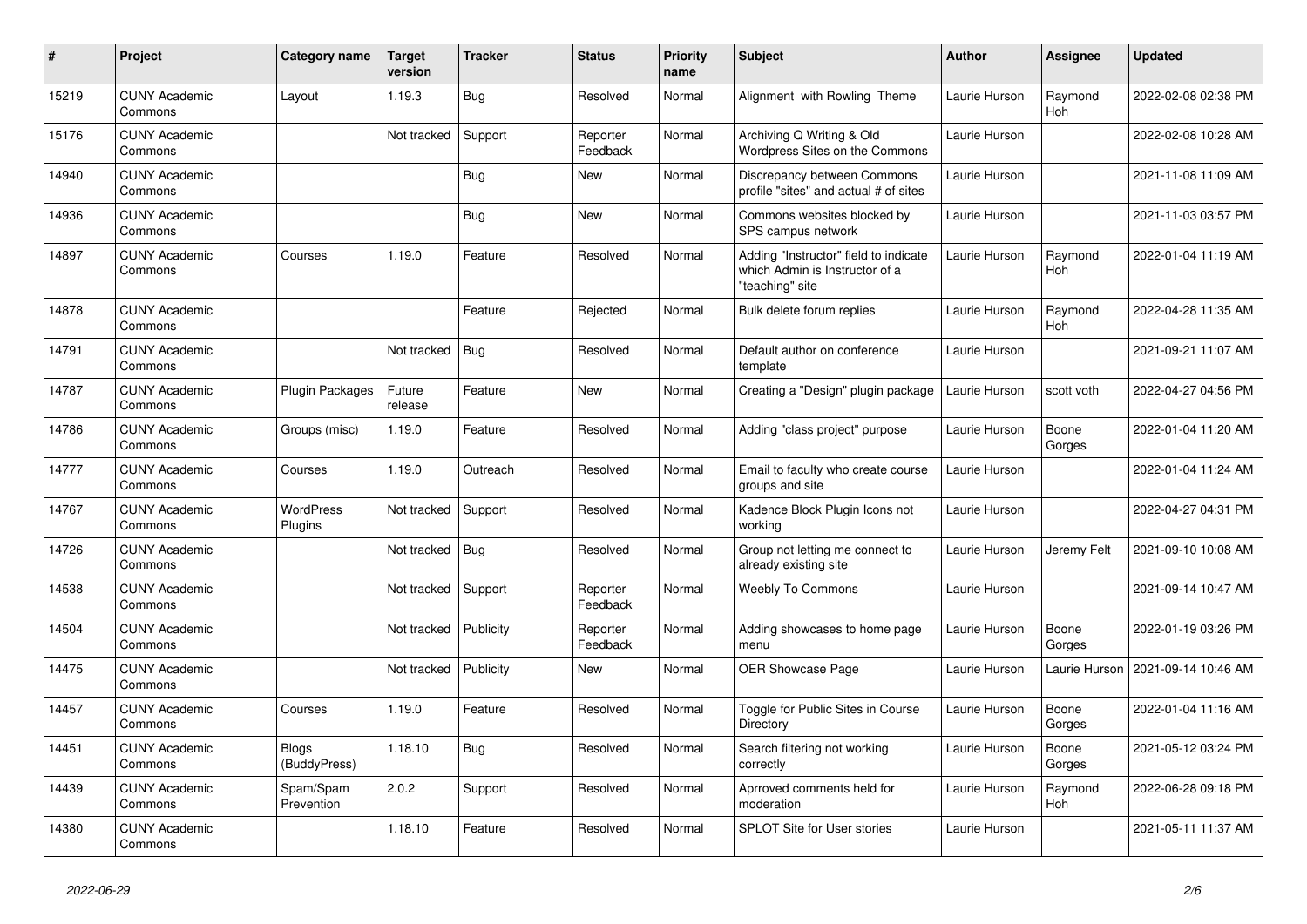| $\sharp$ | Project                         | Category name              | <b>Target</b><br>version | <b>Tracker</b> | <b>Status</b> | <b>Priority</b><br>name | <b>Subject</b>                                      | <b>Author</b> | Assignee          | <b>Updated</b>      |
|----------|---------------------------------|----------------------------|--------------------------|----------------|---------------|-------------------------|-----------------------------------------------------|---------------|-------------------|---------------------|
| 14287    | <b>CUNY Academic</b><br>Commons |                            | 1.18.8                   | Feature        | Resolved      | Normal                  | Add Eventbrite Plugin                               | Laurie Hurson |                   | 2021-04-13 11:21 AM |
| 14266    | <b>CUNY Academic</b><br>Commons |                            | Not tracked              | <b>Bug</b>     | Resolved      | Normal                  | Jquery Emails?                                      | Laurie Hurson |                   | 2021-09-14 10:43 AM |
| 14249    | <b>CUNY Academic</b><br>Commons |                            | Not tracked              | <b>Bug</b>     | Resolved      | Normal                  | Loom Embed Issue                                    | Laurie Hurson |                   | 2021-04-13 11:07 AM |
| 14227    | <b>CUNY Academic</b><br>Commons |                            |                          | Bug            | Rejected      | Normal                  | Missing Appearance section of<br>Dashboard          | Laurie Hurson |                   | 2021-03-24 04:08 PM |
| 14208    | <b>CUNY Academic</b><br>Commons |                            |                          | Feature        | Resolved      | Normal                  | Loom Videos                                         | Laurie Hurson |                   | 2021-03-23 02:25 PM |
| 14179    | <b>CUNY Academic</b><br>Commons | Home Page                  | 1.19.0                   | Feature        | Resolved      | Normal                  | Featured Sites and Groups for<br>Home Page Redesign | Laurie Hurson | Colin<br>McDonald | 2022-01-04 12:03 PM |
| 14170    | <b>CUNY Academic</b><br>Commons | Courses                    | 1.19.0                   | Feature        | Resolved      | Normal                  | Collecting OER Metadata                             | Laurie Hurson | Boone<br>Gorges   | 2022-01-04 12:02 PM |
| 14115    | <b>CUNY Academic</b><br>Commons | Shortcodes and<br>embeds   | 1.18.6                   | Feature        | Resolved      | Normal                  | Add Twine Embed Plugin                              | Laurie Hurson | Boone<br>Gorges   | 2021-03-11 10:53 AM |
| 14095    | <b>CUNY Academic</b><br>Commons |                            | 1.18.7                   | Bug            | Resolved      | Normal                  | Ensemble Plugin not updating URL                    | Laurie Hurson | Boone<br>Gorges   | 2021-03-23 11:43 AM |
| 14051    | <b>CUNY Academic</b><br>Commons | Courses                    | Not tracked              | Bug            | Resolved      | Normal                  | Updating Instructor on Course<br>Directory Listing  | Laurie Hurson | Boone<br>Gorges   | 2021-03-05 12:56 PM |
| 14018    | <b>CUNY Academic</b><br>Commons | Group Forums               | 1.18.7                   | Feature        | Resolved      | Normal                  | Forum design improvements                           | Laurie Hurson | Boone<br>Gorges   | 2021-03-23 11:43 AM |
| 13915    | <b>CUNY Academic</b><br>Commons |                            |                          | Support        | Resolved      | Normal                  | Writing in Markdown Question                        | Laurie Hurson |                   | 2021-02-23 10:46 AM |
| 13857    | <b>CUNY Academic</b><br>Commons |                            |                          | Publicity      | Resolved      | Normal                  | Student Numbers for Annual Report   Laurie Hurson   |               |                   | 2021-01-24 01:04 PM |
| 13706    | <b>CUNY Academic</b><br>Commons |                            | 1.18.1                   | Feature        | Resolved      | Normal                  | Github embed                                        | Laurie Hurson |                   | 2020-12-22 03:39 PM |
| 13678    | <b>CUNY Academic</b><br>Commons | <b>WordPress</b><br>Themes | 1.18.1                   | Feature        | Resolved      | Normal                  | Theme request                                       | Laurie Hurson |                   | 2020-12-22 03:38 PM |
| 13650    | <b>CUNY Academic</b><br>Commons | Group Library              | Future<br>release        | Feature        | New           | Normal                  | Forum Attachments in Group<br>Library               | Laurie Hurson |                   | 2021-11-19 12:30 PM |
| 13632    | <b>CUNY Academic</b><br>Commons |                            | Not tracked              | <b>Bug</b>     | Resolved      | Normal                  | Deleting Files in Group Library                     | Laurie Hurson |                   | 2021-09-14 10:41 AM |
| 13578    | <b>CUNY Academic</b><br>Commons |                            | 1.17.8                   | Support        | Resolved      | Normal                  | ODP File type upload                                | Laurie Hurson |                   | 2020-11-17 09:52 AM |
| 13068    | <b>CUNY Academic</b><br>Commons | Courses                    | 1.17.2                   | <b>Bug</b>     | Resolved      | Normal                  | Deleted groups appearing in<br>courses list         | Laurie Hurson | Boone<br>Gorges   | 2020-08-25 11:27 AM |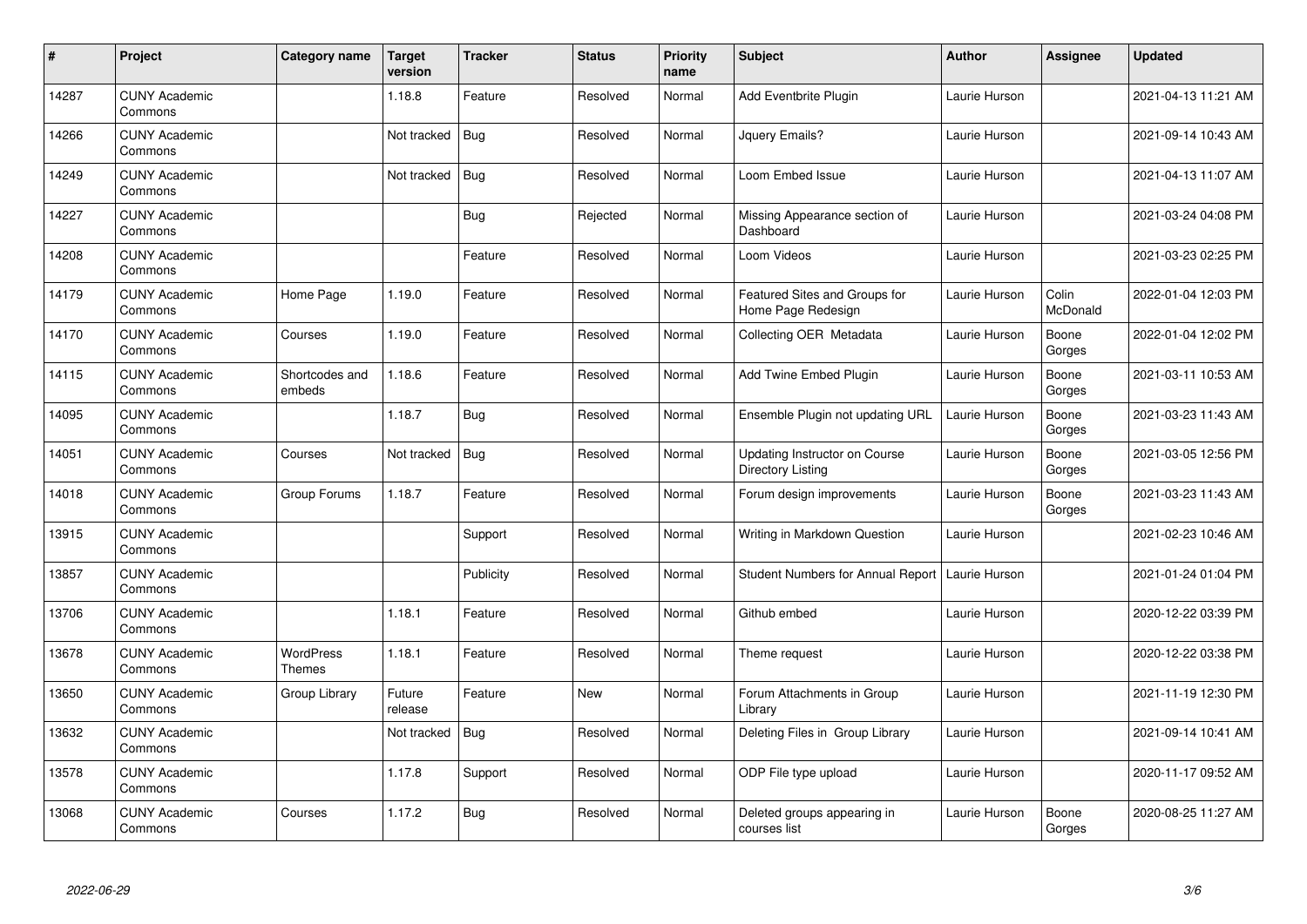| #     | Project                         | Category name                | <b>Target</b><br>version | <b>Tracker</b> | <b>Status</b>        | <b>Priority</b><br>name | <b>Subject</b>                                                            | <b>Author</b> | <b>Assignee</b> | <b>Updated</b>      |
|-------|---------------------------------|------------------------------|--------------------------|----------------|----------------------|-------------------------|---------------------------------------------------------------------------|---------------|-----------------|---------------------|
| 12519 | <b>CUNY Academic</b><br>Commons | User Experience              | 1.16.8                   | Bug            | Resolved             | Normal                  | Registration and Home Page links<br>on Mobile                             | Laurie Hurson | Raymond<br>Hoh  | 2020-03-17 05:03 PM |
| 12484 | <b>CUNY Academic</b><br>Commons |                              | Not tracked              | Support        | Reporter<br>Feedback | Normal                  | Sign up Code for COIL Course<br>starting in March                         | Laurie Hurson | Matt Gold       | 2020-03-02 02:26 PM |
| 12448 | <b>CUNY Academic</b><br>Commons | Courses                      | 1.17.0                   | <b>Bug</b>     | Resolved             | Normal                  | Course metadata should update on<br>site/group metadata update            | Laurie Hurson | Boone<br>Gorges | 2020-07-15 12:09 PM |
| 12447 | <b>CUNY Academic</b><br>Commons | Courses                      | 1.18.0                   | Feature        | Resolved             | Normal                  | Tallying Forum Participation                                              | Laurie Hurson | Raymond<br>Hoh  | 2020-12-08 11:32 AM |
| 12446 | <b>CUNY Academic</b><br>Commons | Groups (misc)                | Future<br>release        | Feature        | Reporter<br>Feedback | Normal                  | Toggle default site to group forum<br>postina                             | Laurie Hurson | Laurie Hurson   | 2020-03-10 11:57 AM |
| 12438 | <b>CUNY Academic</b><br>Commons | Courses                      | Not tracked              | <b>Bug</b>     | <b>New</b>           | Normal                  | Site appearing twice                                                      | Laurie Hurson | Boone<br>Gorges | 2020-02-18 01:34 PM |
| 12391 | <b>CUNY Academic</b><br>Commons | <b>WordPress</b><br>Themes   | 1.16.5                   | Feature        | Resolved             | Normal                  | Theme request - Ocean WP                                                  | Laurie Hurson |                 | 2020-02-11 11:28 AM |
| 12340 | <b>CUNY Academic</b><br>Commons | <b>Blogs</b><br>(BuddyPress) | 1.16.7                   | Feature        | Resolved             | Normal                  | Tweaking CC licensing on sites                                            | Laurie Hurson | Raymond<br>Hoh  | 2020-03-10 11:54 AM |
| 12328 | <b>CUNY Academic</b><br>Commons |                              | Not tracked              | Support        | <b>New</b>           | Normal                  | Sign up Code for Non-CUNY<br>Faculty                                      | Laurie Hurson |                 | 2020-01-28 10:25 AM |
| 12278 | <b>CUNY Academic</b><br>Commons | WordPress<br>(misc)          | 1.16.3                   | <b>Bug</b>     | Resolved             | Normal                  | Cannot acces dashboard due to<br>'Critical Error"                         | Laurie Hurson | Raymond<br>Hoh  | 2020-01-10 02:04 PM |
| 12275 | <b>CUNY Academic</b><br>Commons | <b>BuddyPress</b><br>(misc)  | Not tracked              | <b>Bug</b>     | Resolved             | Normal                  | Error in Members Directory                                                | Laurie Hurson | Boone<br>Gorges | 2020-01-09 02:40 PM |
| 12183 | <b>CUNY Academic</b><br>Commons |                              | 1.16.1                   | Bug            | Resolved             | Normal                  | User cannot access their sites                                            | Laurie Hurson | Boone<br>Gorges | 2019-12-05 11:04 AM |
| 12140 | <b>CUNY Academic</b><br>Commons | Accessibility                | 1.17.0                   | Bug            | Resolved             | Normal                  | <b>Fixing Size/Contrast of "Recently</b><br><b>Active Text"</b>           | Laurie Hurson | Boone<br>Gorges | 2020-07-14 12:22 PM |
| 12139 | <b>CUNY Academic</b><br>Commons |                              | 1.16.5                   | Feature        | Resolved             | Normal                  | <b>Addressing Redundant Links</b><br>Accessibility Issue                  | Laurie Hurson | Boone<br>Gorges | 2020-02-11 10:57 AM |
| 12121 | <b>CUNY Academic</b><br>Commons | <b>WordPress</b><br>Plugins  | 2.0.3                    | Feature        | Reporter<br>Feedback | Normal                  | Embedding H5P Iframes on<br>Commons Site                                  | Laurie Hurson | Boone<br>Gorges | 2022-06-29 11:32 AM |
| 12023 | <b>CUNY Academic</b><br>Commons |                              | Not tracked              | Feature        | Rejected             | Normal                  | Surfacing Site Storage Capacity &<br>Use                                  | Laurie Hurson |                 | 2019-10-29 02:15 PM |
| 11937 | <b>CUNY Academic</b><br>Commons | Reckoning                    | 2.0.0                    | Feature        | Resolved             | Normal                  | Integration between WP Grade<br>Comments and Reckoning                    | Laurie Hurson | Boone<br>Gorges | 2022-05-26 11:36 AM |
| 11906 | <b>CUNY Academic</b><br>Commons |                              | 1.16.8                   | Documentation  | Resolved             | Normal                  | Commons "Help" and Teaching Site<br>Overhaul                              | Laurie Hurson | Laurie Hurson   | 2020-03-10 02:16 PM |
| 11879 | <b>CUNY Academic</b><br>Commons |                              | Not tracked              | <b>Bug</b>     | <b>New</b>           | Normal                  | Hypothesis comments appearing on<br>multiple, different pdfs across blogs | Laurie Hurson | Laurie Hurson   | 2019-09-19 02:39 PM |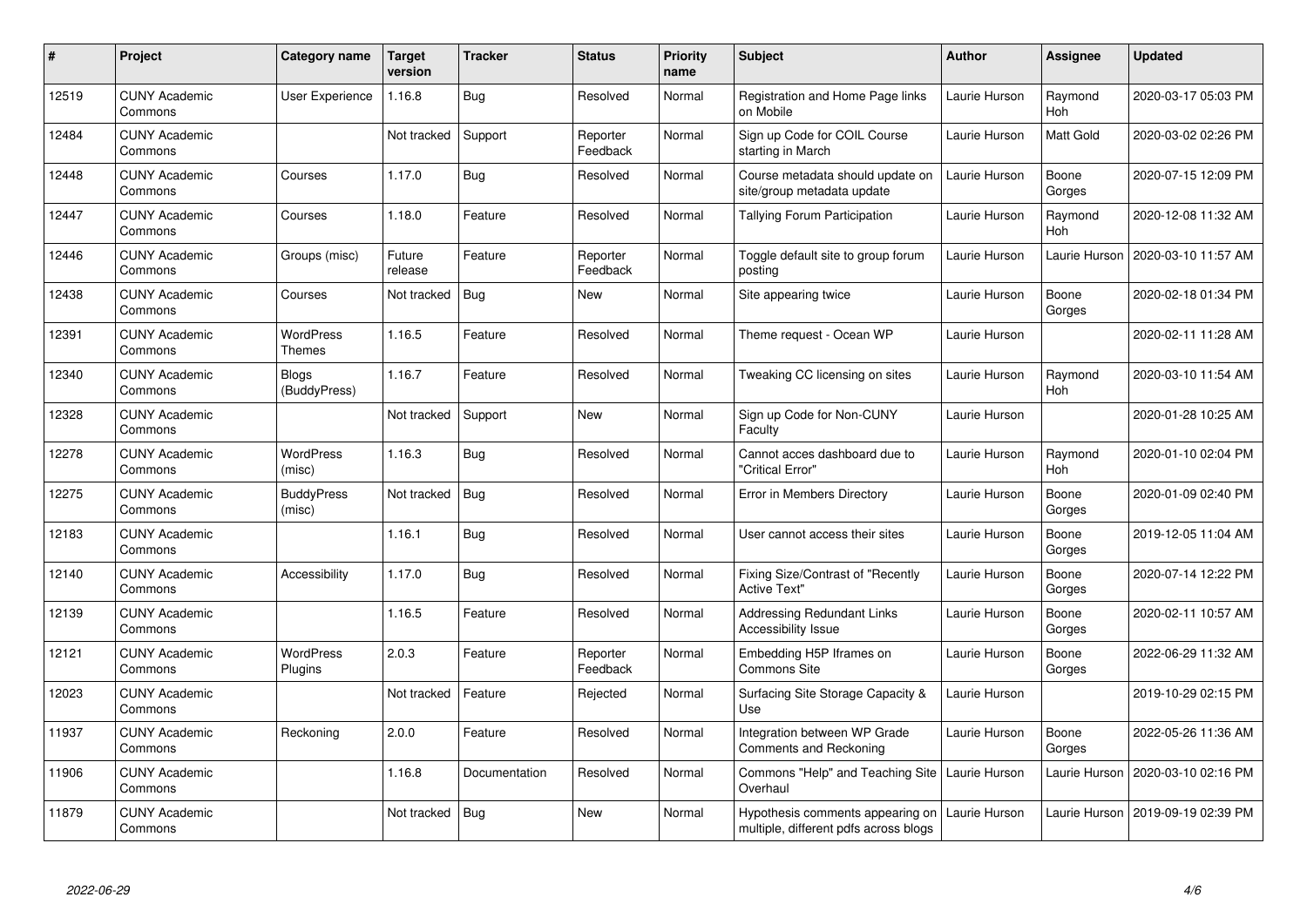| $\pmb{\sharp}$ | Project                         | Category name                | <b>Target</b><br>version | <b>Tracker</b> | <b>Status</b>        | <b>Priority</b><br>name | <b>Subject</b>                                                            | <b>Author</b> | <b>Assignee</b> | <b>Updated</b>      |
|----------------|---------------------------------|------------------------------|--------------------------|----------------|----------------------|-------------------------|---------------------------------------------------------------------------|---------------|-----------------|---------------------|
| 11862          | <b>CUNY Academic</b><br>Commons | <b>WordPress</b><br>Plugins  | 1.16                     | Bug            | Resolved             | Normal                  | Testing WP Grade Comments for<br>inclusion on Commons                     | Laurie Hurson | Raymond<br>Hoh  | 2019-11-15 12:54 PM |
| 11843          | <b>CUNY Academic</b><br>Commons | <b>WordPress</b><br>(misc)   | Future<br>release        | Design/UX      | <b>New</b>           | Normal                  | Tweaking the Gutenberg Editor<br>Interface                                | Laurie Hurson |                 | 2022-04-26 12:00 PM |
| 11836          | <b>CUNY Academic</b><br>Commons | Onboarding                   | 1.15.9                   | Bug            | Resolved             | Normal                  | Invite and "Claim Key" Confusion                                          | Laurie Hurson |                 | 2019-09-10 02:34 PM |
| 11833          | <b>CUNY Academic</b><br>Commons |                              | 1.16                     | Feature        | Resolved             | Normal                  | CC Image Plugin                                                           | Laurie Hurson |                 | 2019-11-08 10:58 AM |
| 11821          | <b>CUNY Academic</b><br>Commons |                              | Not tracked              | Documentation  | Resolved             | Normal                  | Broken link on commons<br>documentation post                              | Laurie Hurson | scott voth      | 2019-09-04 03:54 PM |
| 11803          | <b>CUNY Academic</b><br>Commons | <b>WordPress</b><br>Plugins  | 1.15.9                   | Bug            | Resolved             | Normal                  | Settings > Writing Editor Switch<br>Error                                 | Laurie Hurson | Raymond<br>Hoh  | 2019-08-28 02:48 PM |
| 11789          | <b>CUNY Academic</b><br>Commons | Courses                      | Future<br>release        | Feature        | <b>New</b>           | Normal                  | Ability to remove item from Courses<br>list                               | Laurie Hurson | Sonja Leix      | 2019-09-24 12:28 PM |
| 11674          | <b>CUNY Academic</b><br>Commons | <b>WordPress</b><br>Themes   | Not tracked              | Bug            | Resolved             | Normal                  | Thematic theme: Remove/make<br>unavailable                                | Laurie Hurson |                 | 2019-07-30 06:01 PM |
| 11482          | <b>CUNY Academic</b><br>Commons |                              | Not tracked              | Bug            | Resolved             | Normal                  | Page Authors on Sites create with<br>template                             | Laurie Hurson |                 | 2020-01-27 03:11 PM |
| 11415          | <b>CUNY Academic</b><br>Commons | <b>WordPress</b><br>Plugins  | Not tracked              | Bug            | Reporter<br>Feedback | Normal                  | <b>Blog Subscriptions in Jetpack</b>                                      | Laurie Hurson |                 | 2019-05-14 10:34 AM |
| 11208          | <b>CUNY Academic</b><br>Commons |                              | Not tracked              | Support        | Resolved             | Normal                  | Password Protected Page Not<br>Working when page set to<br>page_for_posts | Laurie Hurson | scott voth      | 2019-03-27 03:08 PM |
| 11201          | <b>CUNY Academic</b><br>Commons | <b>WordPress</b><br>(misc)   | 1.16                     | Feature        | Resolved             | Normal                  | Add "Request to Join this Site"<br>button?                                | Laurie Hurson | Raymond<br>Hoh  | 2019-12-04 10:51 AM |
| 11200          | <b>CUNY Academic</b><br>Commons | Reckoning                    | 1.14.8                   | <b>Bug</b>     | Resolved             | Normal                  | User Summary (Reckoning plugin)<br>not linking to single user content     | Laurie Hurson |                 | 2019-10-04 02:31 PM |
| 11193          | <b>CUNY Academic</b><br>Commons | WordPress<br>(misc)          | 1.14.11                  | Support        | Resolved             | Normal                  | <b>Embedding StoryMaps JS</b>                                             | Laurie Hurson | Raymond<br>Hoh  | 2019-04-23 10:54 AM |
| 11131          | <b>CUNY Academic</b><br>Commons |                              | Future<br>release        | Feature        | Reporter<br>Feedback | Normal                  | Image Annotation Plugins                                                  | Laurie Hurson |                 | 2019-02-26 11:33 AM |
| 11043          | <b>CUNY Academic</b><br>Commons | Courses                      | 1.14.6                   | <b>Bug</b>     | Resolved             | Normal                  | All Group Admins displaying as<br>'instructors" on Courses Tab            | Laurie Hurson | Boone<br>Gorges | 2019-02-05 02:06 PM |
| 11023          | <b>CUNY Academic</b><br>Commons | <b>Blogs</b><br>(BuddyPress) | 1.14.6                   | Bug            | Resolved             | Normal                  | <b>Teaching Template Sites: Posts</b><br>return 404 Error                 | Laurie Hurson |                 | 2019-01-28 01:18 PM |
| 10953          | <b>CUNY Academic</b><br>Commons |                              |                          | Documentation  | Resolved             | Normal                  | Help pages - Privacy                                                      | Laurie Hurson | scott voth      | 2019-01-14 05:32 PM |
| 10952          | <b>CUNY Academic</b><br>Commons | Group Blogs                  | 1.14.5                   | <b>Bug</b>     | Resolved             | Normal                  | Duplicate privacy options in<br>group-site creation                       | Laurie Hurson |                 | 2019-01-22 11:53 AM |